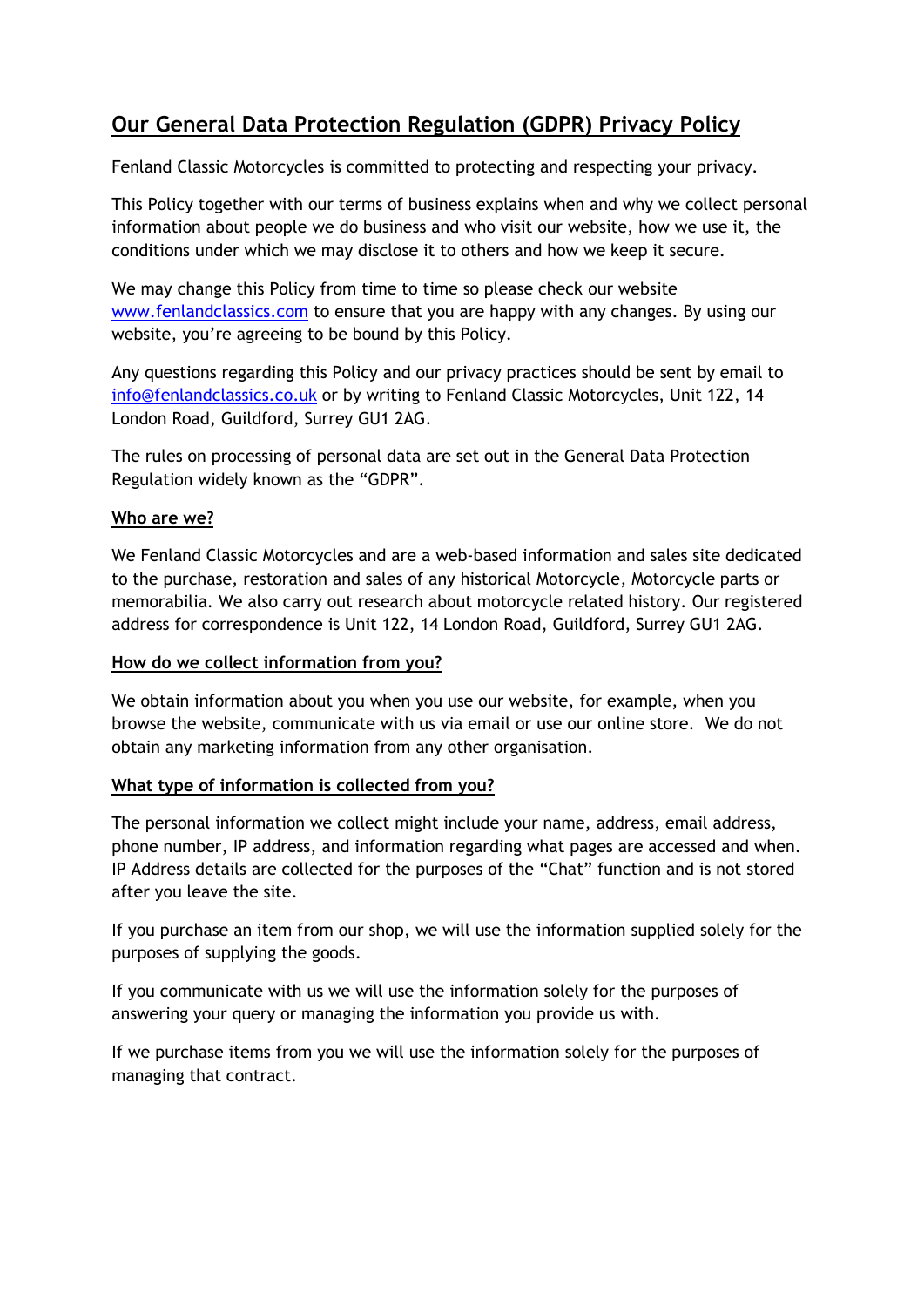#### **How is your information used?**

We may use your information to:

- Process orders that you have submitted through our online shop;
- To carry out our obligations arising from any contracts entered into by you and us;
- Dealing with entries into any competitions;
- Seek your views or comments on the services we provide;
- Notify you of special offers or information on our website;
- Send you communications which you have requested and that may be of interest to you

We review our retention periods for personal information on a regular basis. All information is kept for a time which is appropriate for the transaction undertaken.

#### **What is our legal basis for processing your personal data?**

- Our lawful basis for processing your general personal data under article 6 of the GDPR is as follows;
	- $\circ$  Consent of the data subject We will directly ask for your consent to process data;
		- **■** When you communicate via the website;
		- **EXECT:** Signup for any correspondence via our website.
- Processing necessary for the performance of a contract with you (the data subject) or to take steps to enter into a contract - We will collect and use your personal data in the following circumstances;
	- o When you make a purchase on our website so that we can process your payment, confirm transaction details and arrange delivery of the goods and services.
	- $\circ$  When we make a purchase from you, so that we can collect the items and arrange for payment to be made to you.

## **Who has access to your information?**

Fenland Classic Motorcycles and their directly employed agents requires access to personal information such as name, address, phone and email details in order to process your contracts with us. In plain English this means only people you would expect to be involved in the supply and purchase of goods will have access to your information.

We will not sell or rent your information to third parties for any reason.

We will not share your information with third parties for marketing purposes.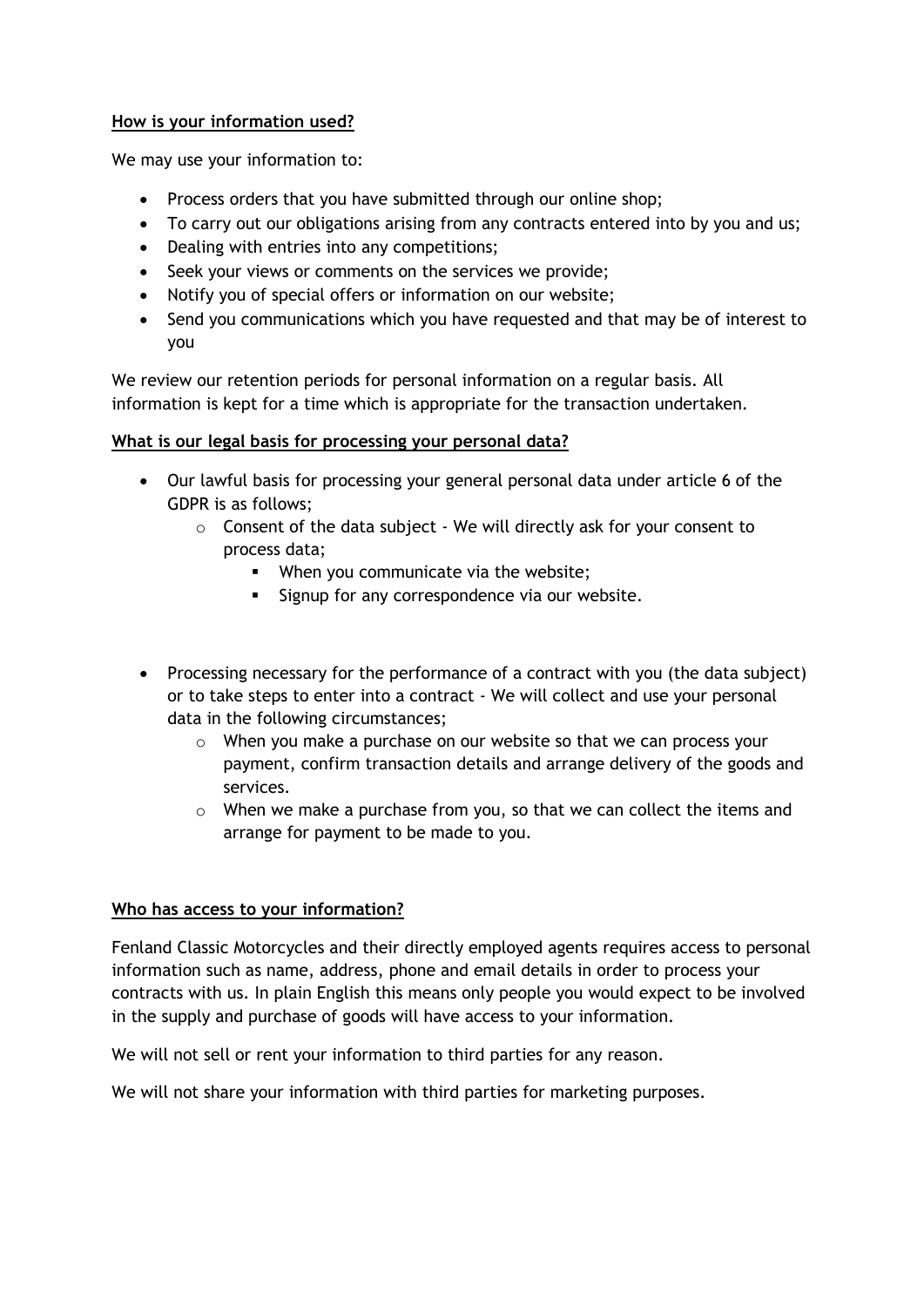#### Your choices

We will not contact you for marketing purposes by email, phone or text message unless you have given your prior consent. We will never contact you for marketing purposes by post.

## **How you can access and update your information**

The accuracy of your information is important to us. Because in most cases the information will have be supplied by you and is destroyed when no longer required for the purpose it was collected we would expect it to be correct. If at any time you require details of the information we hold or wish to amend your details, please email us at: [info@Fenlandclassics.co.uk](mailto:info@Fenlandclassics.co.uk) or write to us at: Unit 122, 14 London Road, Guildford, Surrey GU1 2AG.

You have the right to ask for a copy of the information we hold about you but we may charge £10 for information requests to cover our costs in providing you with details of the information.

We have security precautions in place to protect the loss, misuse or alteration of your information

When you give us personal information, we take steps to ensure that it's treated securely. Any sensitive information (such as credit or debit card details) is encrypted and protected within the Paypal domain and is **not seen** by Fenland Classic Motorcycles.

Non-sensitive details (your email address etc.) are transmitted normally over the Internet, and this can never be guaranteed to be 100% secure and transmission is at your own risk. Once we receive your information, we make our best effort to ensure its security on our systems.

## **Use of 'cookies'**

Like many other websites, Fenland Classic Motorcycles website uses cookies. 'Cookies' are small pieces of information sent by an organisation to your computer and stored on your hard drive to allow that website to recognise you when you visit. They collect statistical data about your browsing actions and patterns and do not identify you as an individual. We do not use this information for any reason other than the "Chat" Function of the website.

#### **Links to other websites**

Our website contain links to other websites such as Online Shop gifts and General information links run by other organisations. This privacy policy applies only to our website, so we encourage you to read the privacy statements on the other websites you visit. We cannot be responsible for the privacy policies and practices of other sites even if you access them using links from our website.